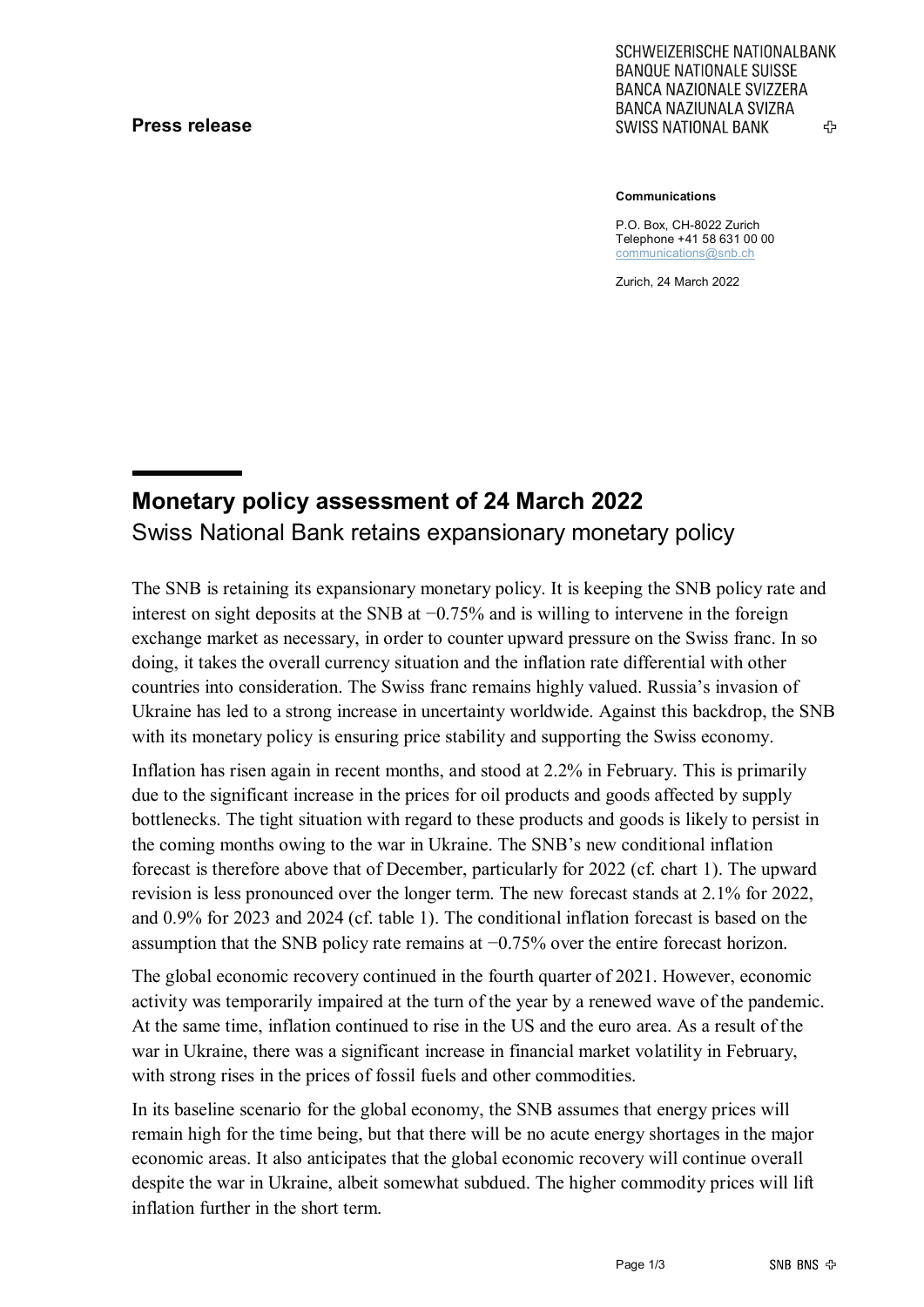#### **Press release**

Economic growth has slowed in Switzerland. Following a strong increase in both preceding quarters, GDP rose by 1.1% in the fourth quarter of 2021. For the year as a whole, however, the Swiss economy grew by 3.7%. Momentum remained positive through to February 2022. The situation on the labour market also continued to improve.

Thus far, the war in Ukraine has had an effect on the Swiss economy above all via the strong increase in commodity prices. The higher commodity prices are likely to weigh on consumption and increase companies' production costs. Foreign trade is also likely to be affected by the war, albeit not severely given Switzerland's limited direct economic ties to Ukraine and Russia. Supply bottlenecks in the case of imported intermediate products could deteriorate further, and uncertainty could have an adverse impact on investment activity.

In its baseline scenario for 2022, the SNB anticipates GDP growth of around 2.5%, this being lower than its previous forecast. In this scenario, growth is briefly subdued before rebounding, and unemployment is likely to decline further somewhat.

It is difficult to assess the future course of the war and its economic impact. The forecasts for the global economy and for Switzerland are therefore subject to very high uncertainty. The risks to growth are considerable and to the downside. In particular, a further escalation of the war and a widening of the sanctions could weigh more heavily on economic activity worldwide and in Switzerland than assumed in the baseline scenario. At the same time, a worsening in the tight supply of raw materials could lead to a further rise in inflation globally. This would also increase the risk of inflation dynamics firming as a result of second-round effects. Added to this, a renewed deterioration in the pandemic situation cannot be ruled out.

The momentum on the mortgage and real estate markets has continued, and the vulnerabilities have increased further overall. Against this backdrop, the Federal Council reactivated the sectoral countercyclical capital buffer on 26 January 2022 following a proposal by the SNB, setting the level at 2.5% of risk-weighted exposures secured by residential property in Switzerland. This will increase the capital requirements for these exposures as of 30 September 2022, and will maintain – and where necessary, strengthen – the banking sector's resilience. The SNB will continue to monitor developments on the mortgage and real estate markets closely.